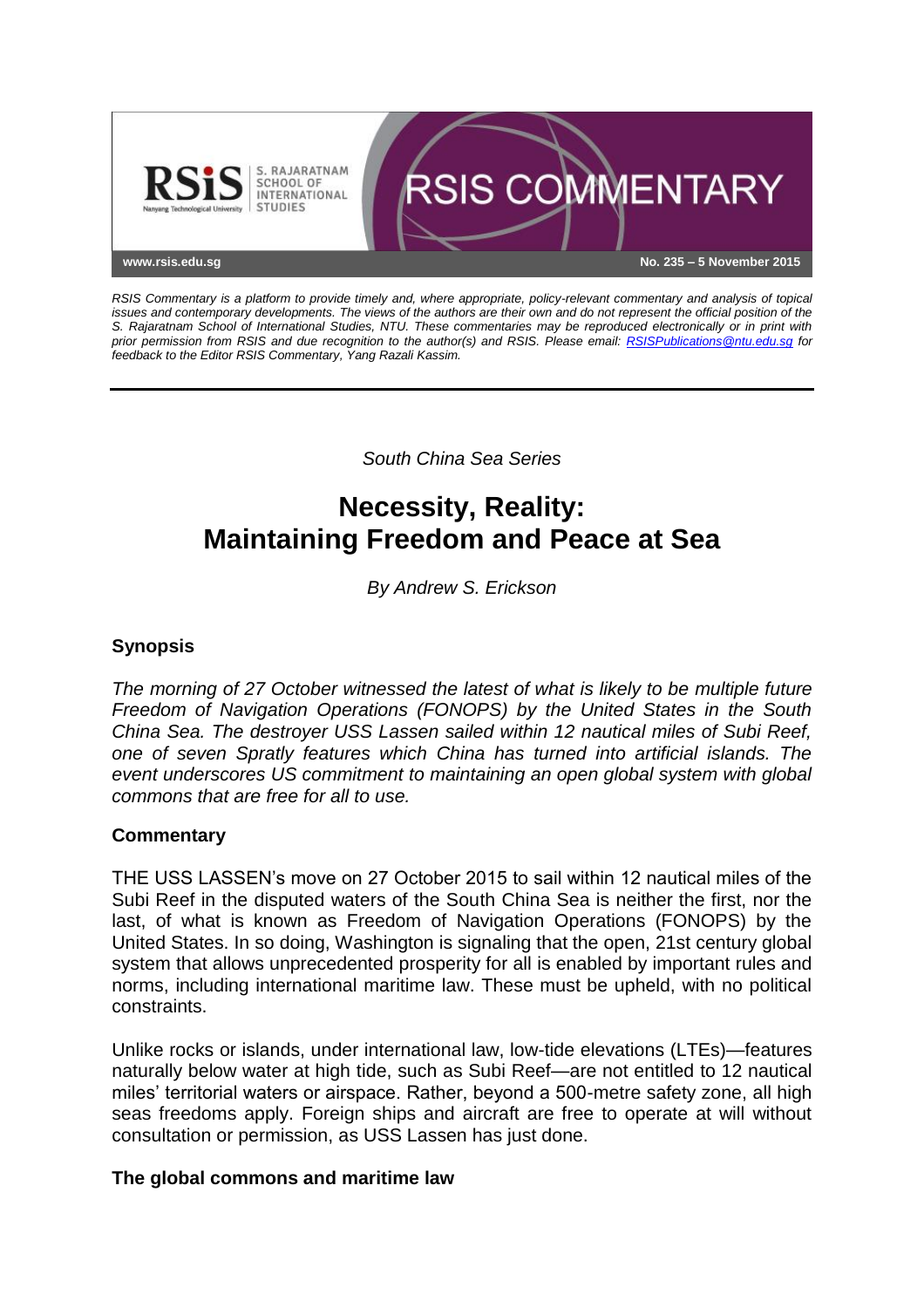The US has helped underwrite this system of international maritime law, and will continue to do so in cooperation with allies, as well as with partners from around the world, including China. The global commons are common to all; 19th century "spheres of influence" are antiquated and inappropriate in today's 21st century integrated world. It is important to situate the South China Sea in this broader context.

The maritime commons may be divided into two major geographical categories: the first is the roughly 62% of the world's oceans not claimable as coastal states' territorial waters or Exclusive Economic Zones (EEZs); the second is the 38% claimable by coastal states as territorial waters or EEZs.

## **The broader maritime commons – the 62%**

First, the 62%. Unlike in the Cold War, there is virtually no prospect of great power naval warfare in these waters. There is likewise little activity by non-state actors. In the case of any such activity, international cooperation is typically forthcoming. Here, there is great truth in the sailors' saying: "The waters that divide us, unite us."

Gulf of Aden anti-piracy is an excellent example: many nations, including the United States, China, and Japan, have cooperated to further collective interests. Since the true origin of piracy is on land, Beijing's long-time support of UN peacekeeping, and recent announcement to increase its financial and personnel contributions, is likewise an extremely positive public good. It has rightly received warm welcome from the vast majority of the international community, including the US.

## **The complex 38% and the four governing principles**

Second, the 38%. Geopolitically, this is a far more complex and difficult area. At the state level, it is the location of all unresolved island and maritime claims. The prospect of warfare is low, but has not been eliminated. Tensions and even occasional crises are likely. At the non-state level, there is also more activity by various actors, including terrorists. To keep all sea lanes open for all, it is therefore important to honour the following four principles:

1. Sea lanes are part of the maritime commons, a key element of the global system on which all our nations depend for communications and commerce.

2. The world's oceans and the airspace above them must be used and governed according to the prevailing international legal principles agreed to in crafting the Law of the Sea.

3. Non-legal approaches that might limit or even thwart their effective use and governance must be avoided.

4. Neither force, nor the threat of force, may be used to resolve outstanding island and maritime claims, or to impede the use of the sea and air in accordance with international law.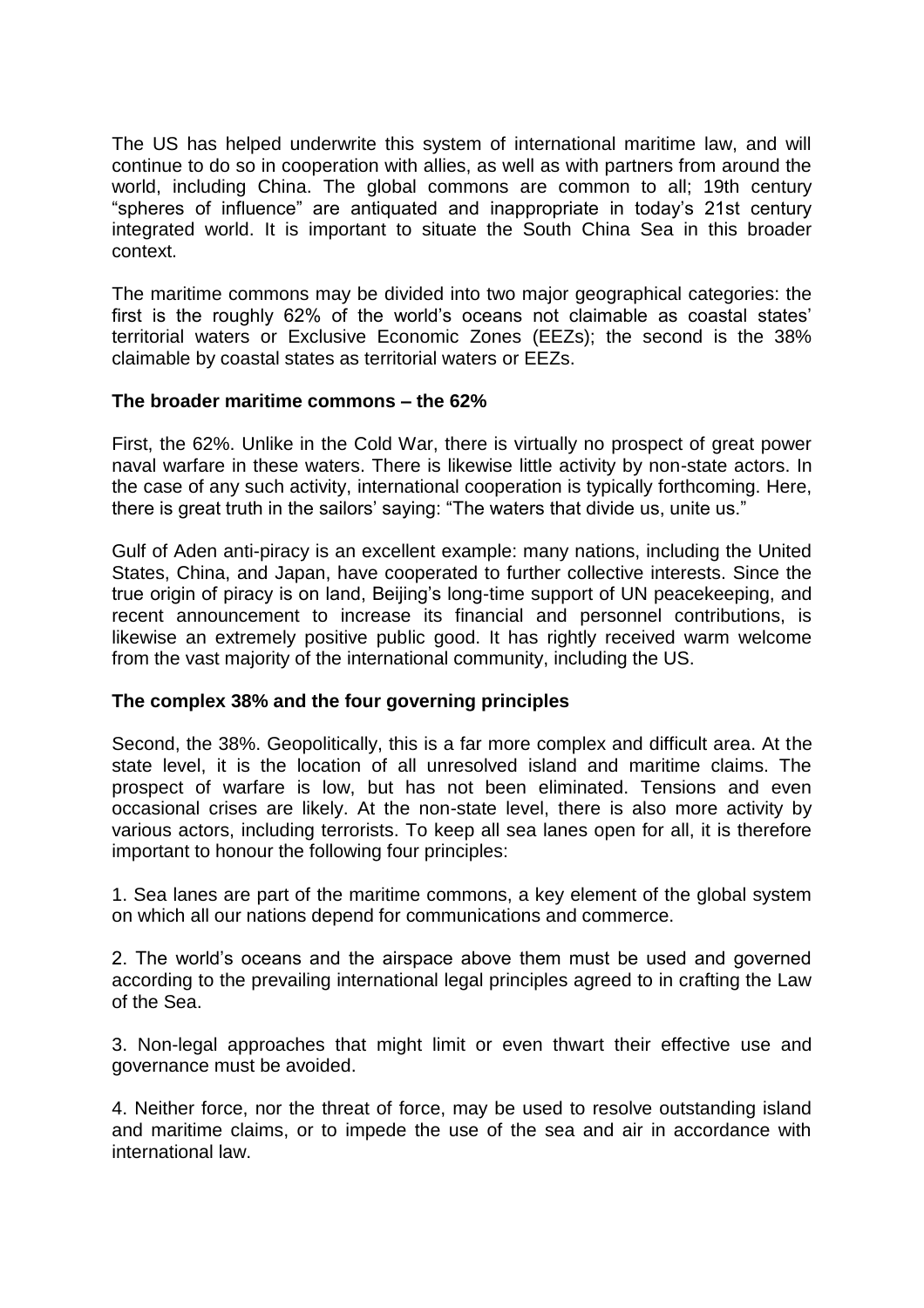#### **Implications**

As stated earlier, Washington expects Beijing to express its policies and concerns in terms of 21st century mainstream international law, not 19th century "spheres of influence". Accordingly, it expects Beijing to honour reciprocity in bilateral relations. This is based not on coining and invoking phrases to characterise the overall relationship, or special negotiations excluding other regional stakeholders, but by actions for which explicit agreement may not even be necessary.

China recently sent warships within 12 nautical miles of undisputed US territory (naturally above water at all times) in the Aleutian Islands. In recent years, China has repeatedly sent dedicated Dongdiao-class intelligence collection vessels inside undisputed US EEZs surrounding Guam and Hawaii. The US tolerates similar actions (and much more) from Russia. Washington publicly accepts such activities, in addition to engaging in them. The reality is that both the US and China will have to live with such activities by the other, even as they cooperate where they can.

#### **The larger context**

The Asia-Pacific is a generally peaceful, prosperous maritime theatre where Washington seeks to preserve the existing global system and oppose the use of force, or threat of force, to resolve outstanding island and maritime claims disputes. It has the alliances and capabilities to preserve peace and stability by deterring actions that risk undermining them. Maintaining such deterrence is easier to do than challenging the existing system by using force, or the threat of force, to seize territory occupied and claimed by others.

US policymakers believe that upholding stability, peaceful processes, and the majority interpretation of existing international law is vital to the effective functioning of an open global commons, and with it the functioning of the global system that offers the opportunity for all participating countries to thrive—not the least of which China, its neighbours, and the US.

For all these reasons, Beijing's actions will likely be measured even as its rhetoric expresses frustration. It will find ways to express displeasure without using military force. At a minimum, US vessels should expect surveillance, shadowing, and even harassment from China's maritime militia. Washington must make it clear to the world that these are government-controlled irregular forces, not random fishermen.

As with Sino-American relations more broadly, we will witness a combination of cooperation and competition that I term "competitive coexistence," with the possibility of tensions, occasional incidents, and even potentially a crisis or two. But, thankfully, not war. As can be seen from the peaceful, unimpeded nature of USS Lassen's operation, Beijing and Washington—however they may disagree on specifics—in fact share an interest in keeping the South China Sea's vital sea lanes secure and open.